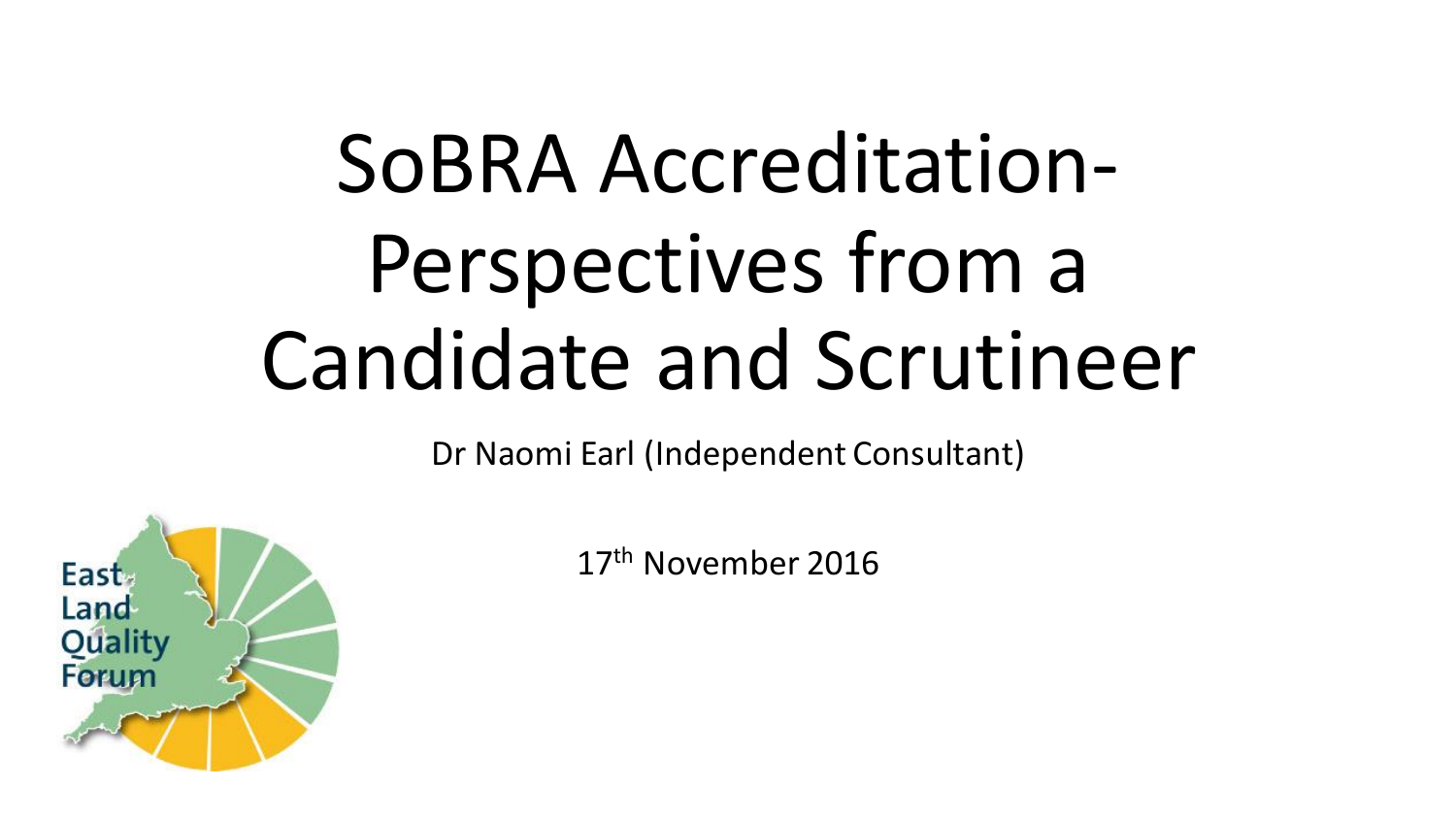



#### **Member of SoBRA's Accreditation Sub Committee**

**Recent SoBRA Accreditation Candidate RSoBRA (Controlled Waters, Permanent Gases) ASoBRA (Human Health, Vapour Intrusion)**

#### **SoBRA Scrutineer**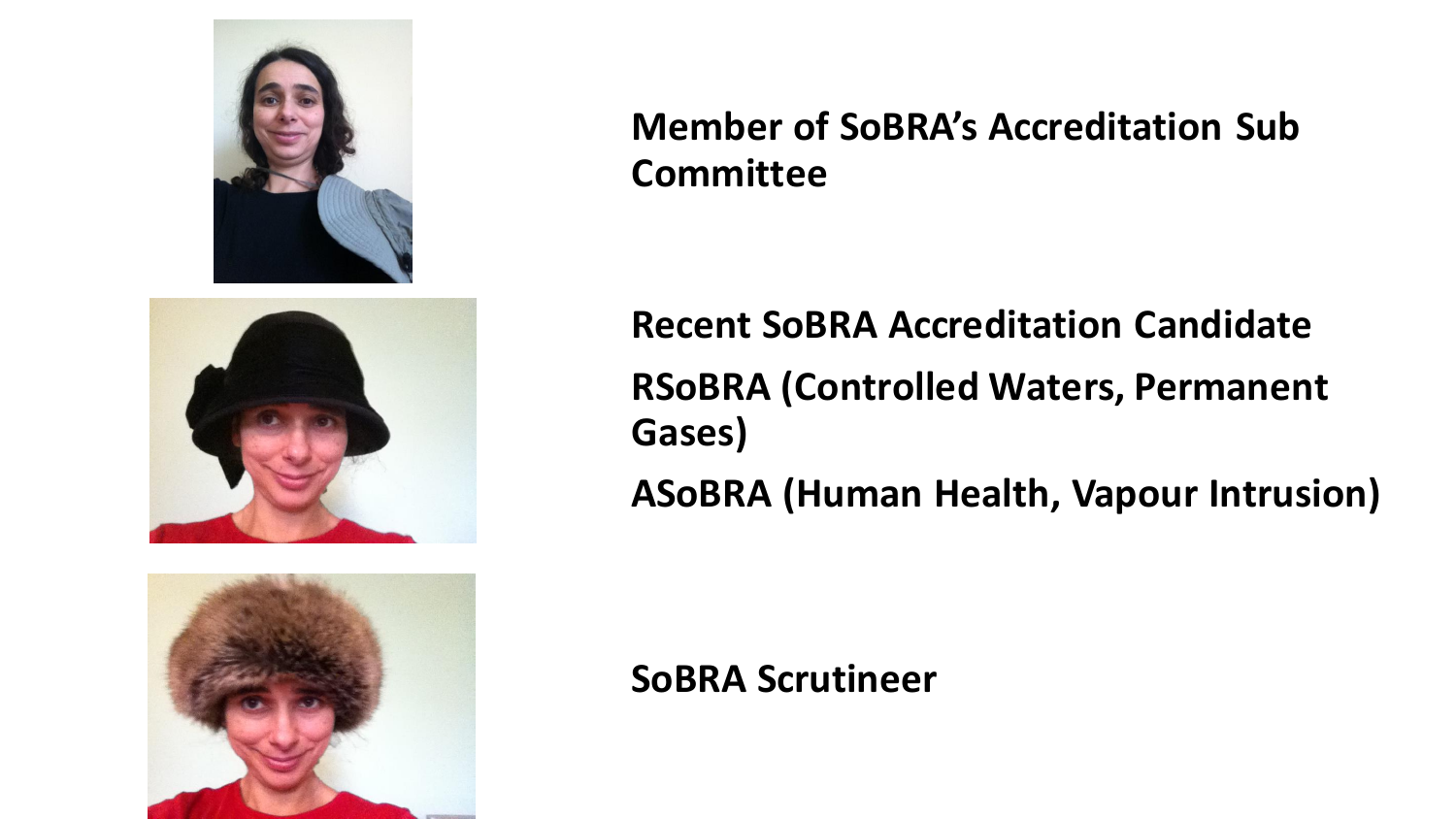### What will be covered?

- What is SoBRA and what does it do?
- What is SoBRA's accreditation scheme and how does it work?
- What is involved for a candidate applying for accreditation?
- What is a scrutineer looking for?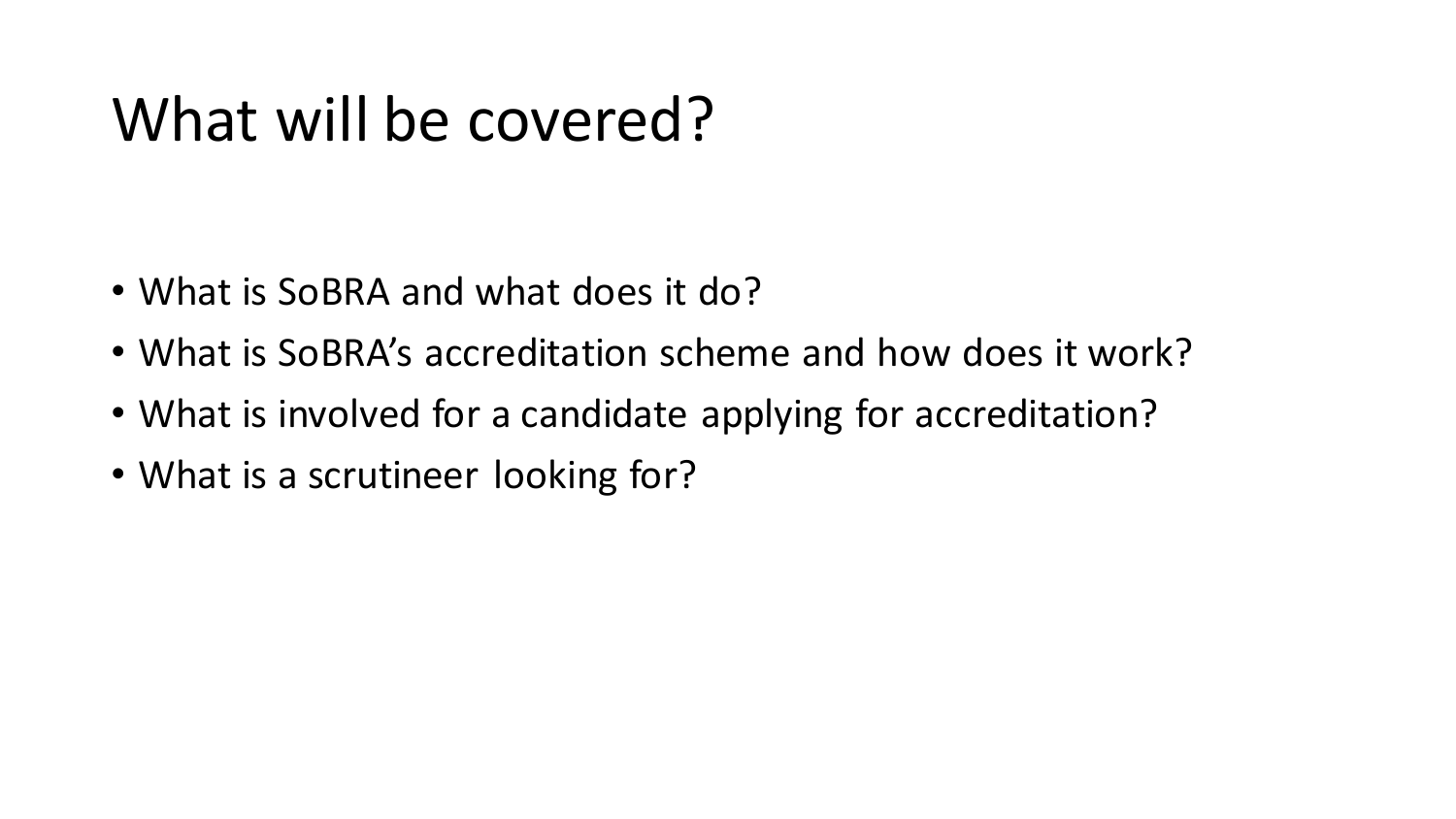#### What is SoBRA

- **The Society of Brownfield Risk Assessment (SoBRA)** has been established to support the growing number of professionals working in land contamination risk assessment
- Established in 2009 to improve technical knowledge in risk-based decision-making related to land contamination applications and enhance the professional status and profile of practitioners
- Seven conferences and workshops
- Not for profit
- Voluntary basis





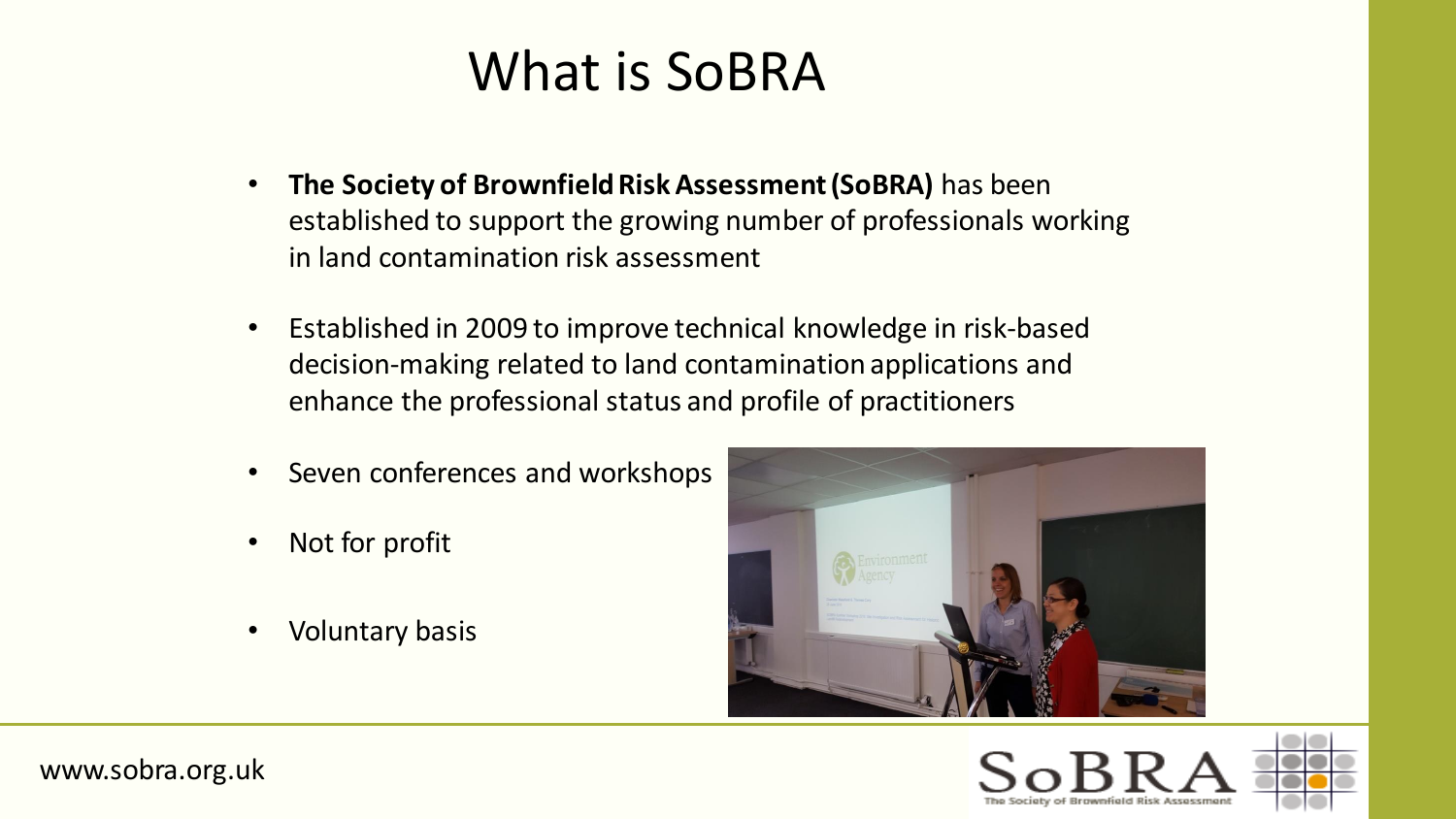#### Accreditation Scheme - Overview

- Developed this registration scheme to recognise and reward the technical skills associated with land contamination risk assessment
- Demonstrate competency
- Integration with other Schemes
	- SoBRA scheme is a standalone scheme.
	- Consistent with the SiLC Land Condition Skills Development Framework & the Land Forum's National Land Quality Mark Scheme (as a risk assessor, not SQP)
- Two grades of accreditation are:
	- **Registered** as a risk assessor with SoBRA (RSoBRA)
	- **Fully Accredited** member of SoBRA (ASoBRA)





www.sobra.org.uk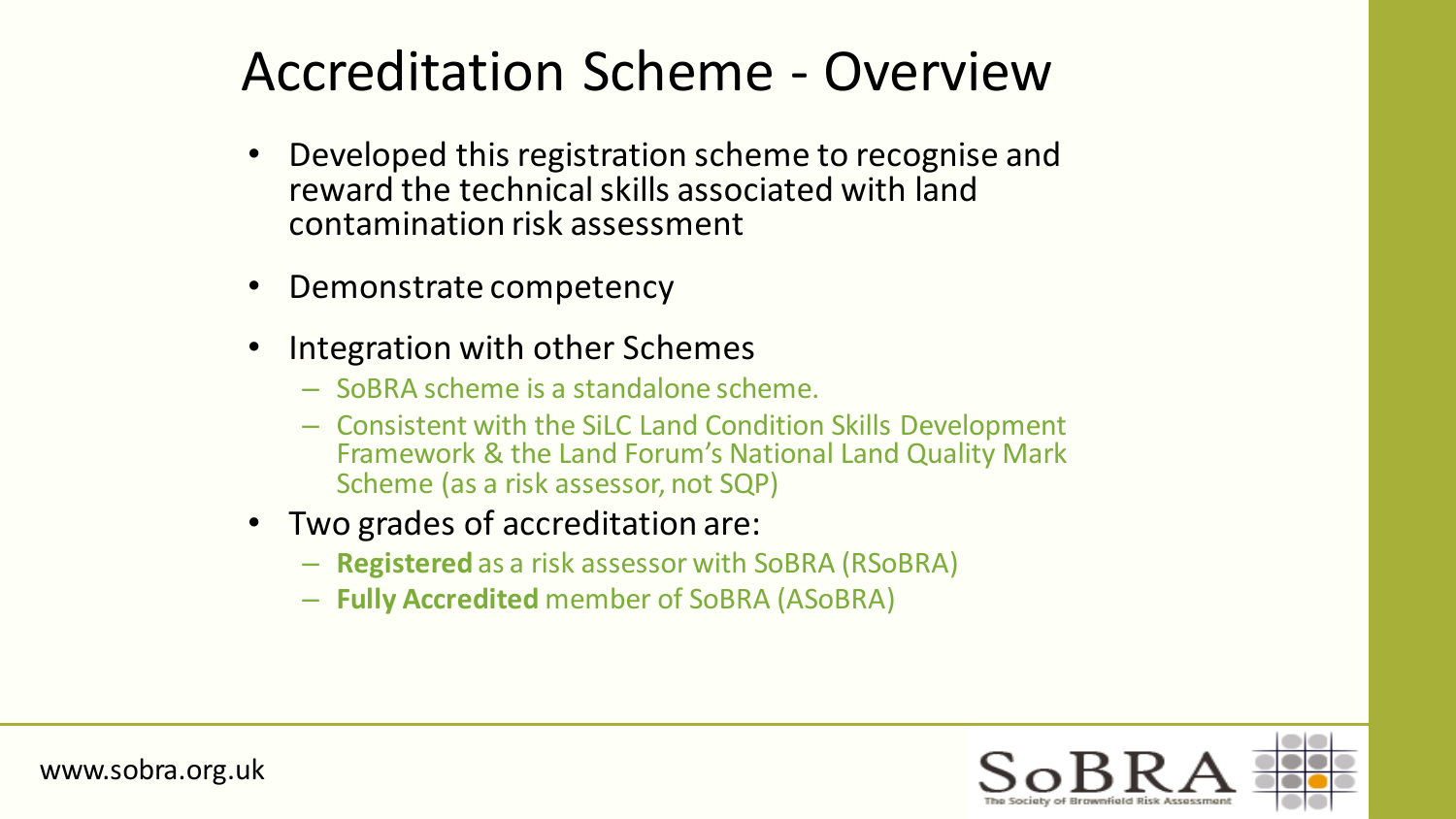#### SoBRA Register of Risk Assessors

- 2 tier scheme
- SoBRA Registered Risk Assessor **(RSoBRA)**
	- For those who undertake/review risk assessments without supervision
	- Competent at GQRA
- SoBRA Accredited Risk Assessor **(ASoBRA)**
	- For more senior staff
	- Competent at both GQRA and DQRA



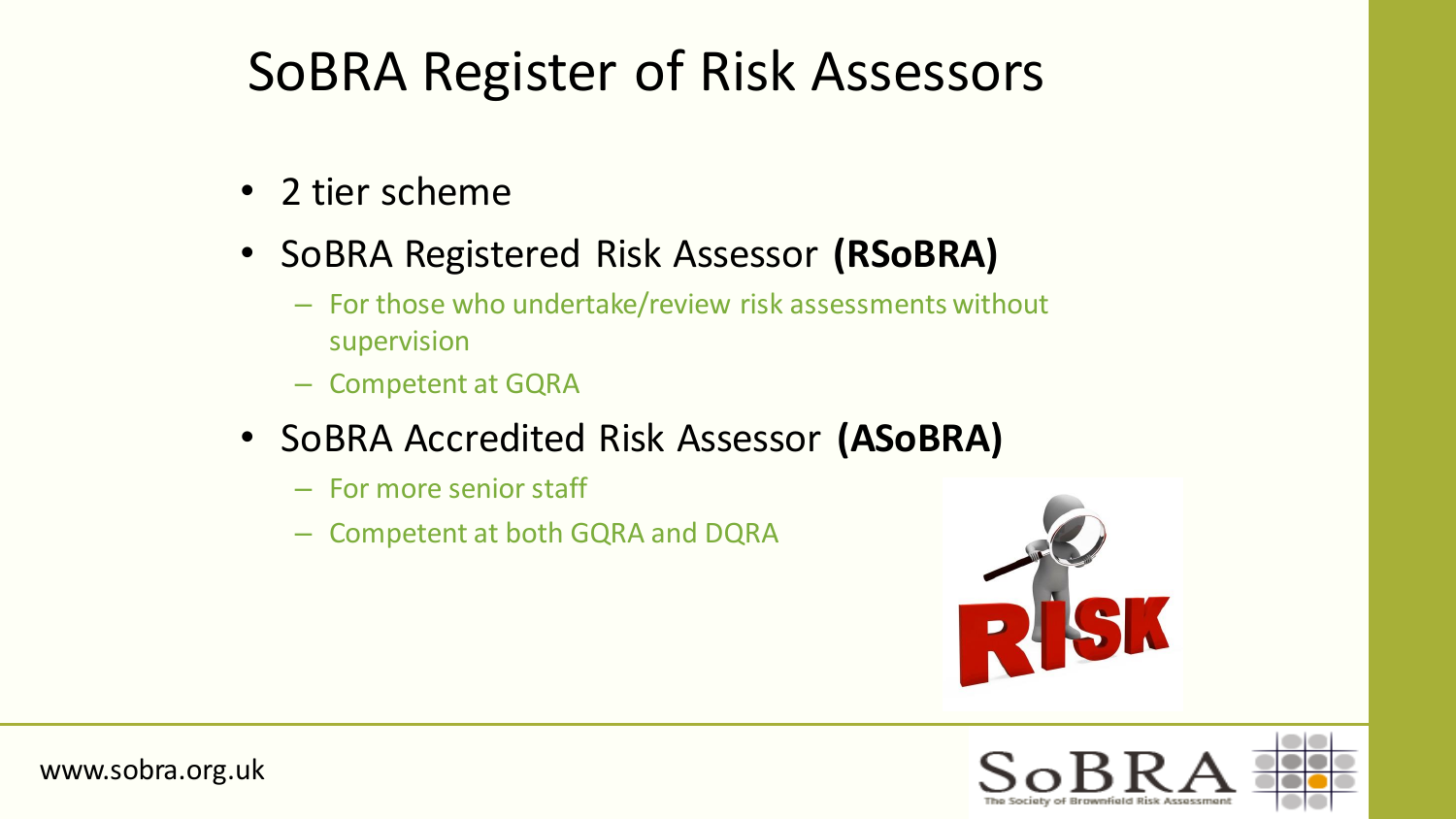#### Registration

|                                                        | <b>Registration Prerequisites</b>                                                                                                                                                                                                        | <b>Technical Skills Summary</b>                                                                 |
|--------------------------------------------------------|------------------------------------------------------------------------------------------------------------------------------------------------------------------------------------------------------------------------------------------|-------------------------------------------------------------------------------------------------|
| Registered with SoBRA<br>(RSoBRA)                      | Membership of relevant<br>professional body is desirable<br>but not essential                                                                                                                                                            | Core skills - broadly<br>consistent with those<br>practicing to GQRA                            |
| <b>Fully Accredited</b><br>member of SoBRA<br>(ASoBRA) | 1. Chartered status with<br>relevant professional body; or<br>in exceptional circumstances<br>2. Significant experience in<br>field of expertise AND<br>membership of a relevant<br>professional body with code of<br>ethics or conduct. | As for RSoBRA plus skills<br>consistent with those<br>practicing/ technically<br>reviewing DQRA |





www.sobra.org.uk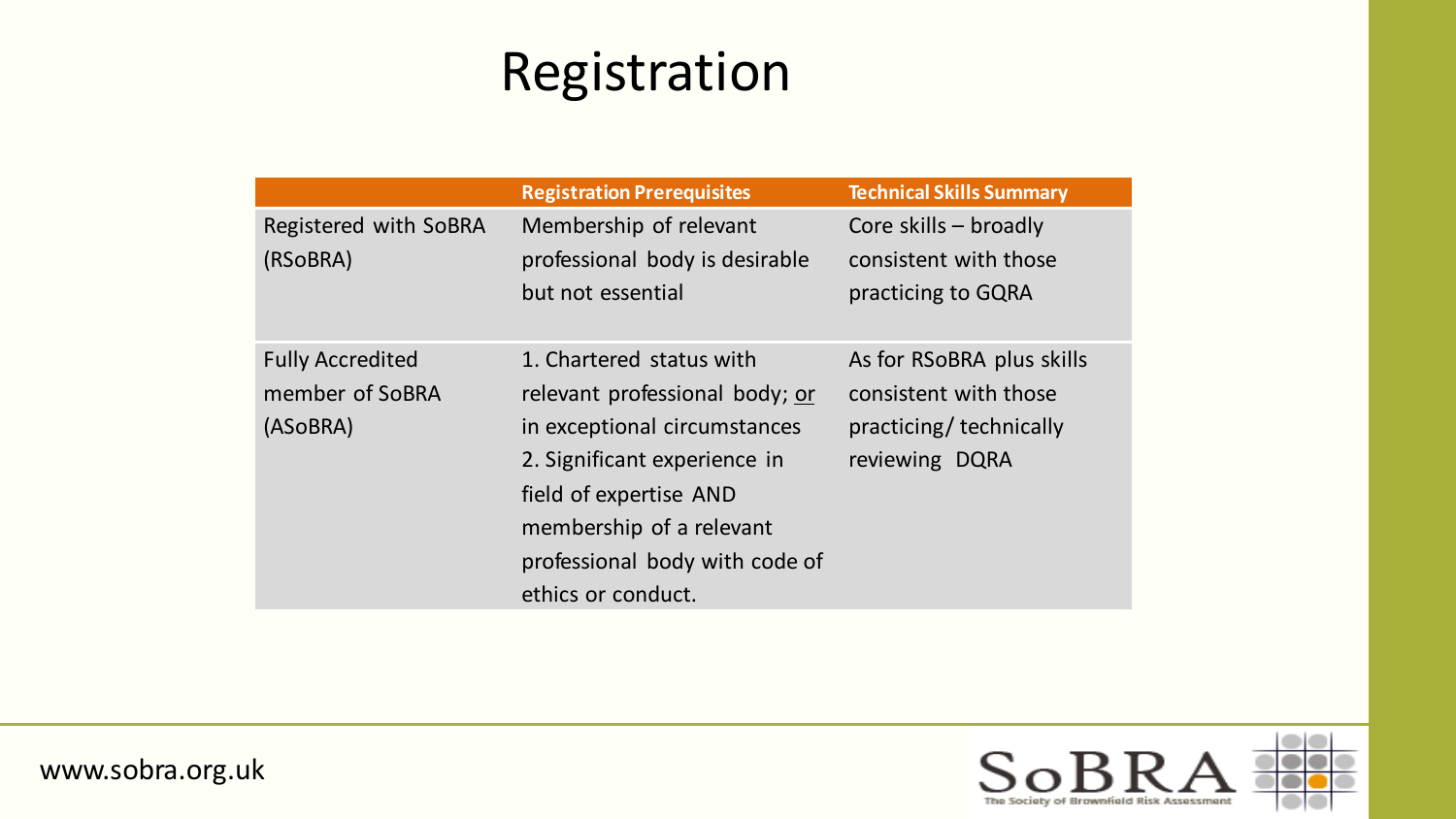#### RSoBRA Grade

- Capable of undertaking and/or reviewing routine (GQRA) risk assessments without supervision
- More complex risk assessment situations are likely to require research and/or guidance from a more senior risk assessor
- Likely to meet the definition of "competent person" under the National Planning Policy Framework (NPPF 2012) in relation to Generic Quantitative Risk Assessment (GQRA)
- Likely to be able to "sign-off" or "approve" GQRAs under the Land Forum's proposed National Land Quality Assurance Scheme

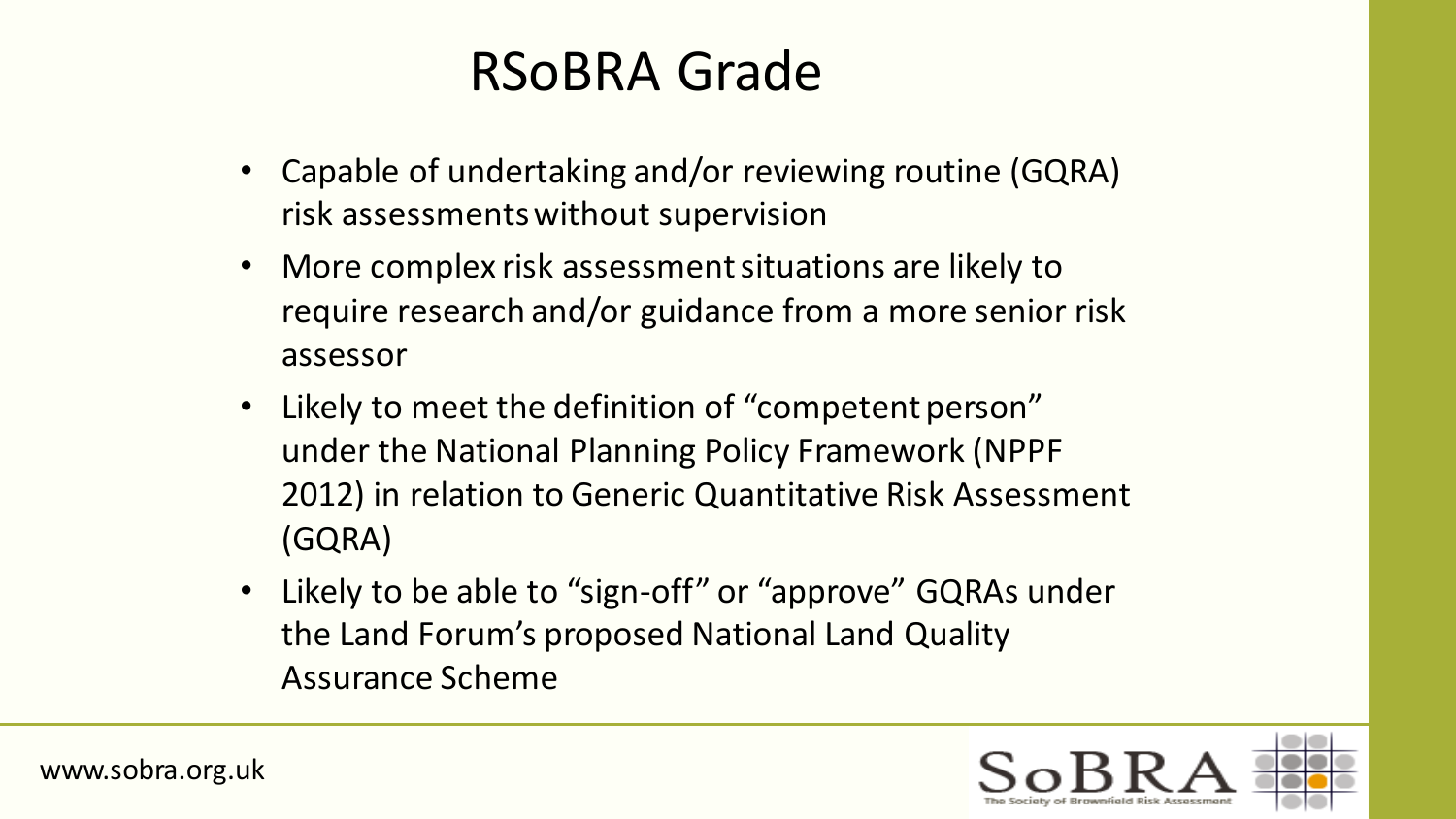#### ASoBRA Grade

- Thorough understanding of land contamination risk assessment
- Experience of carrying out and/or reviewing both GQRA and Detailed Quantitative Risk Assessments (DQRA)
- Likely to be senior staff who supervise others and review risk assessment reports
- May contribute to the development of risk assessment best practice
- Senior regulators with in-depth experience of providing detailed technical review of DQRA
- Likely to be able to "sign-off" or "approve" both GQRAs **and**  DQRAs under the Land Forum's proposed National Land Quality Assurance Scheme

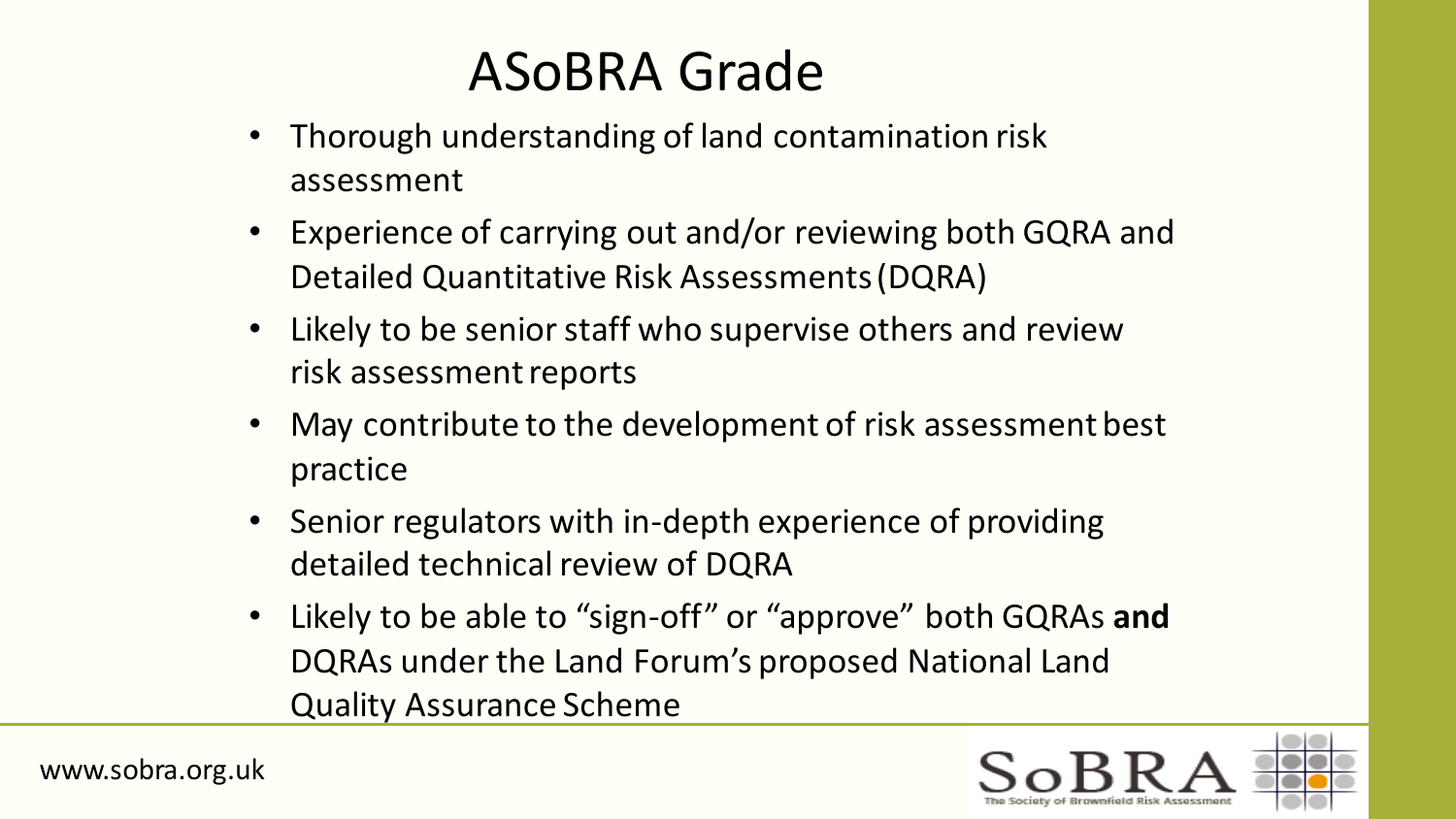#### Practitioner Areas

- Practitioners likely to have expertise in different areas
- Applicants should indicate all practice areas for which they seek recognition and should ensure that the supporting evidence provides sufficient detail in relation to each of those fields.
	- ☐ Human Health
	- $\Box$  Vapour Intrusion
	- Controlled Waters
	- ☐ Permanent Gases
	- $\Box$  Other (state below)





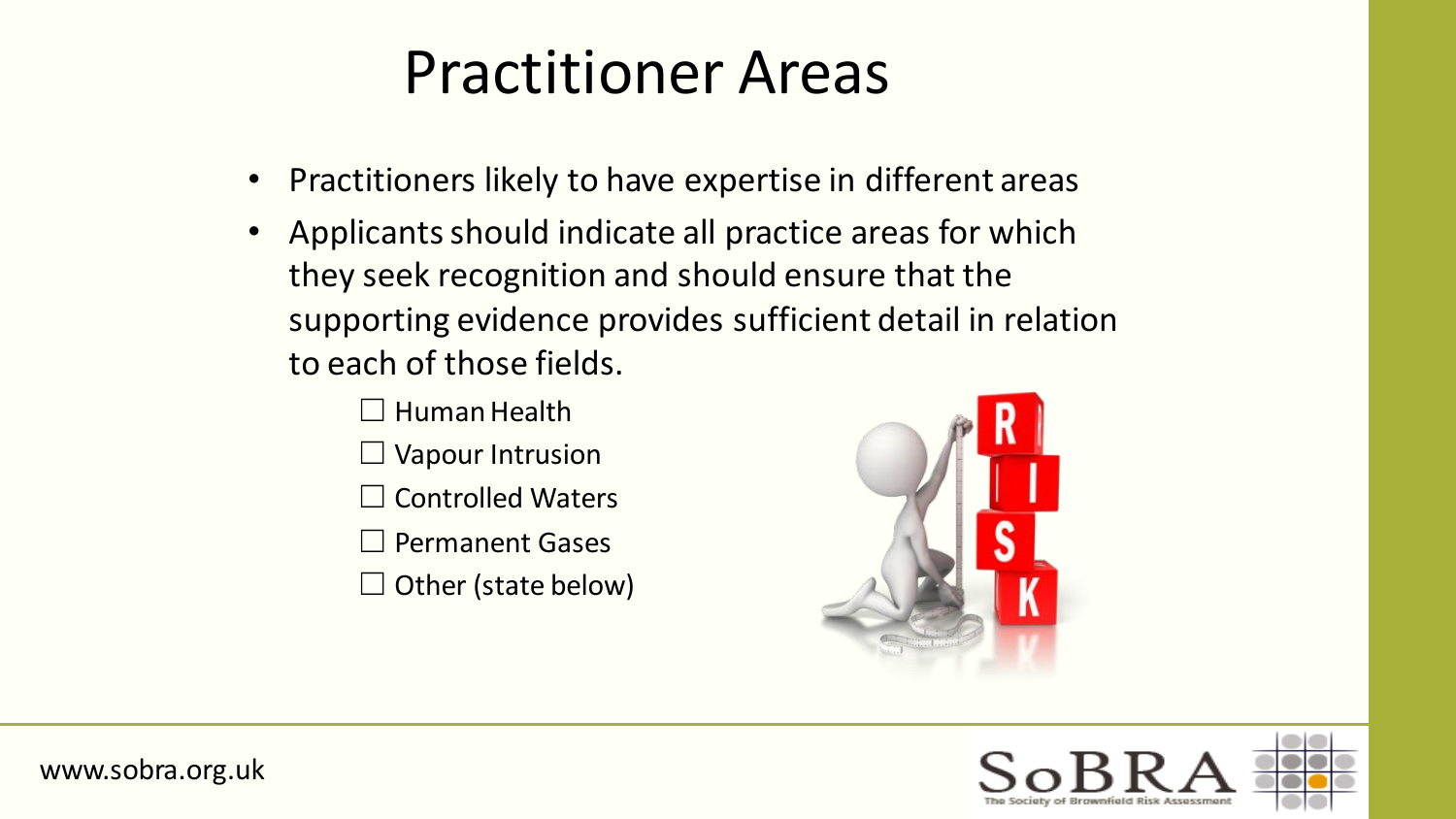#### Summary of Application Requirements

- Application Form and Fee
- Proof of Professional Membership
- Proof of Chartership or other evidence of 'significant experience\*' (ASoBRA Grade only)
- 2 page Curriculum Vitae
- Professional Report
- CPD record (last 3 years)
- 2 Referee statements (minimum)
- **Interview**

Standard forms provided by SoBRA for most of the submission elements \* in exceptional circumstances only



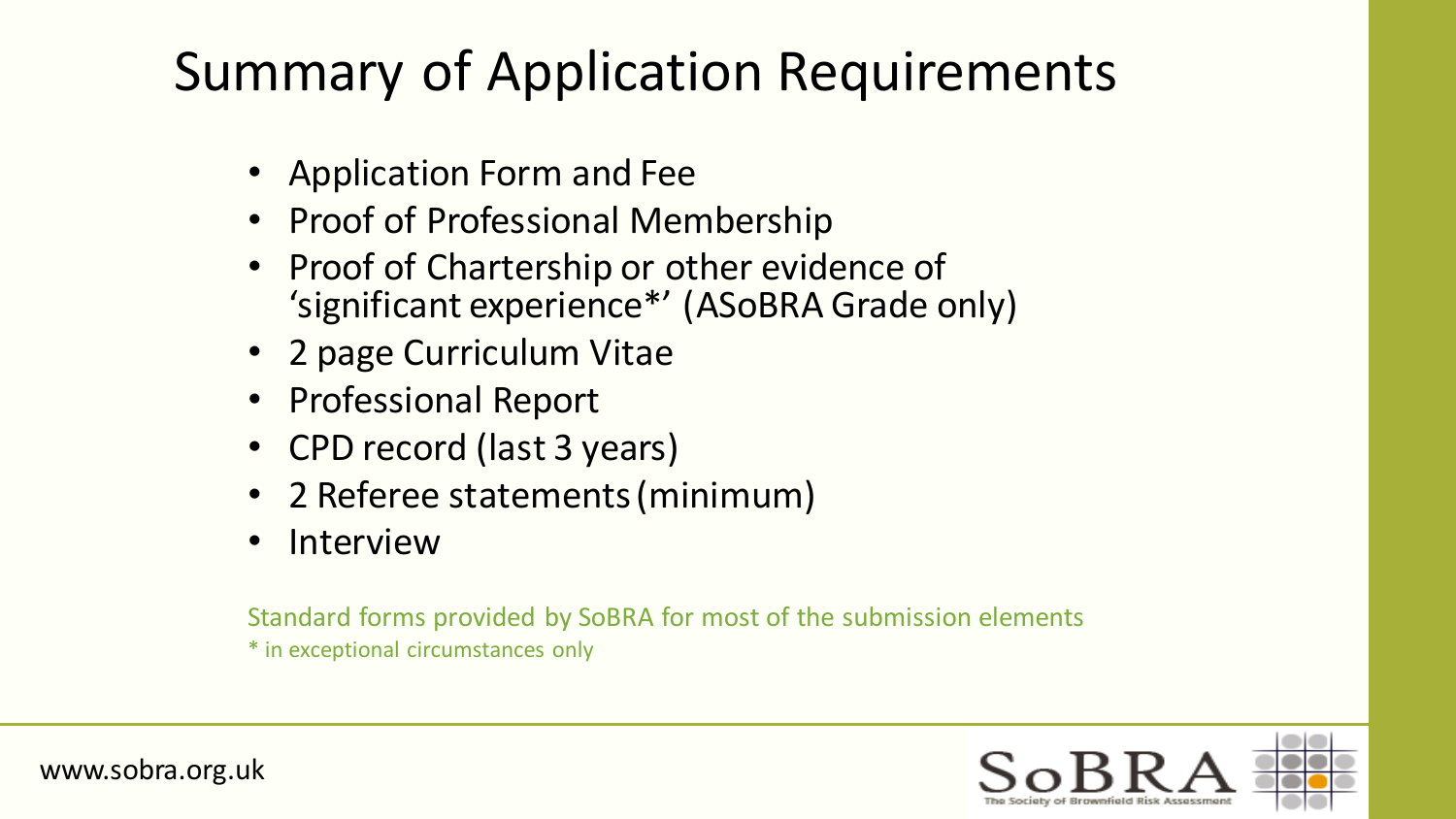## How do I apply?



The Society of Brownfield Risk Assessment

www.sobra.org.uk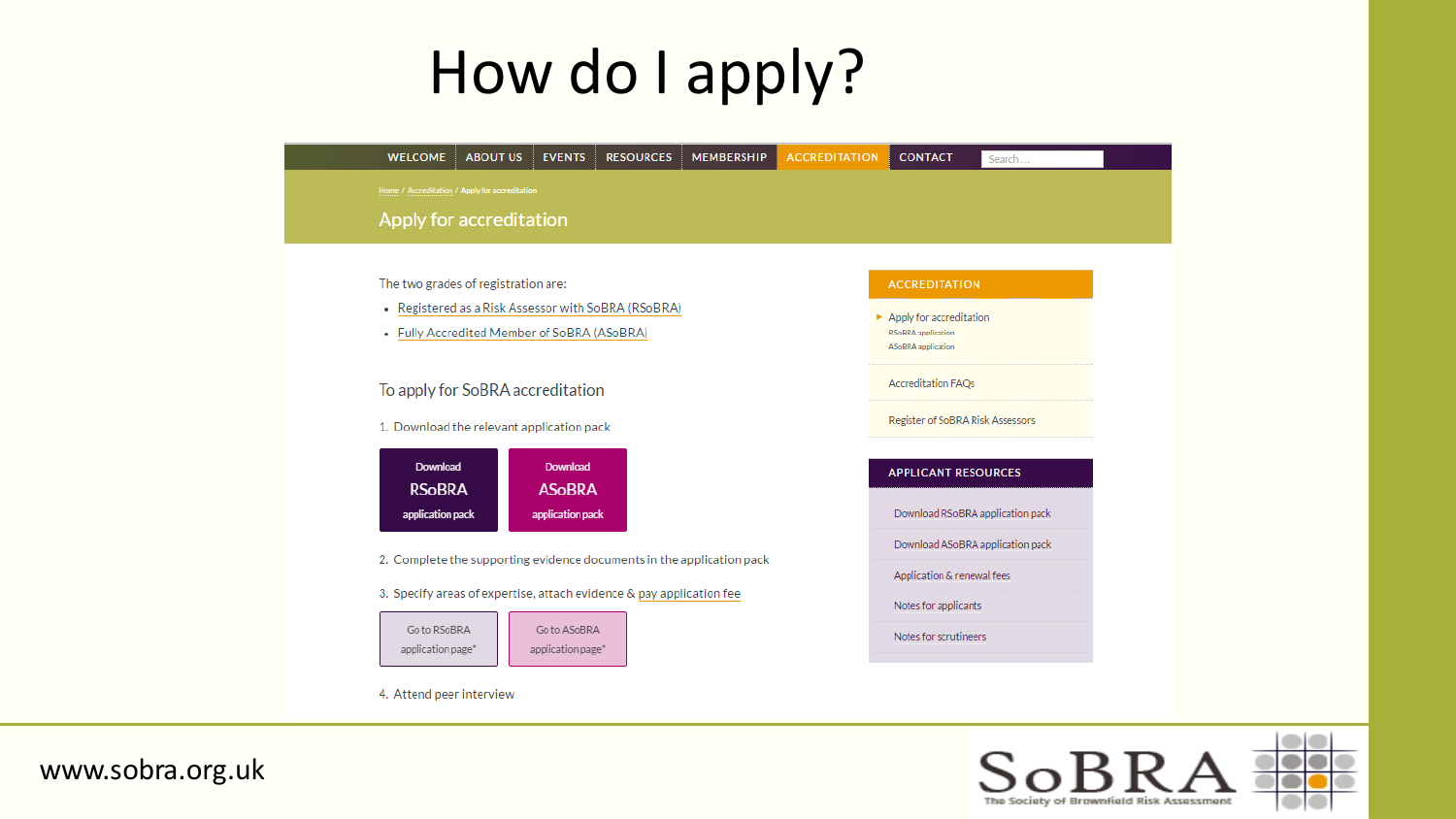#### Candidate's Perspective

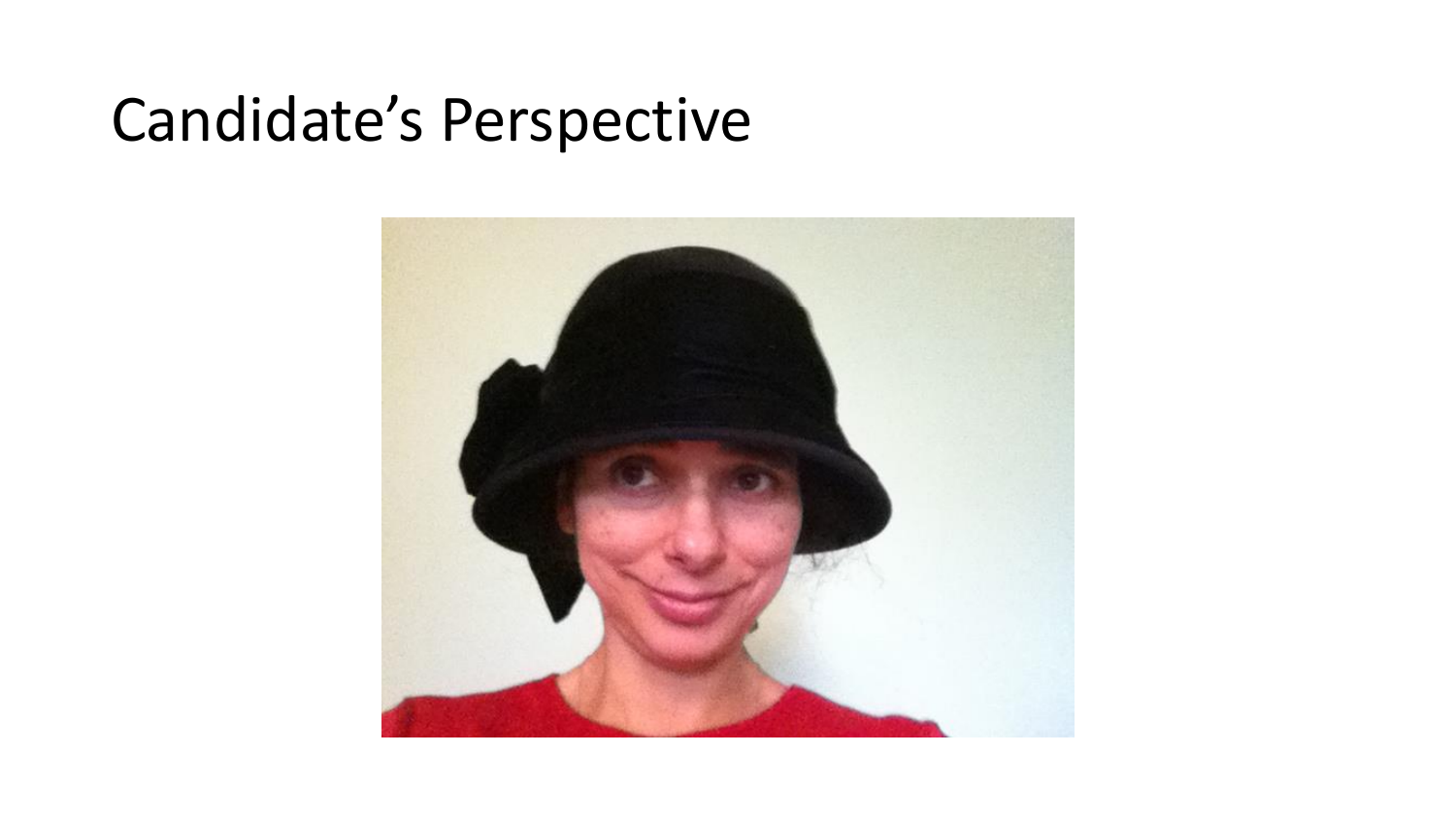## Application Requirements-Application Form

- Decide which practitioner areas to go for
- Decide whether to apply for RSoBRA or ASoBRA for *each* practitioner area
	- Look closely at competencies for each grade (including additional information in Appendix)
	- Talk to people you work with (colleagues, clients, others who know your work, *especially* people you are asking to be referees)

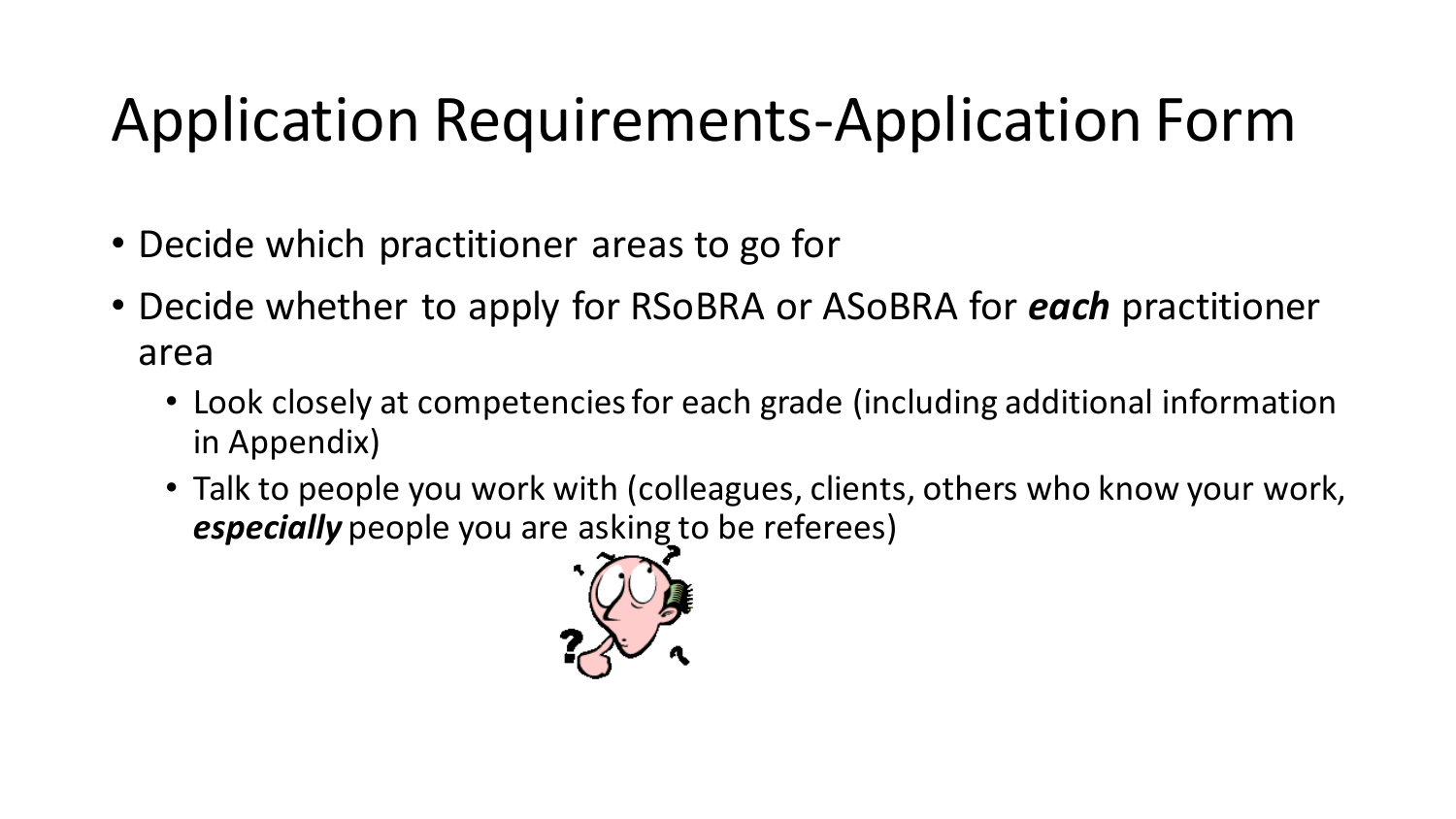#### RSoBRA Competences

- R1. Adequate understanding of the relationship between the information retrieved as part of a desk study, site visit and walkover, and a preliminary risk assessment / site investigation design.
- R2. Ability to undertake a preliminary risk assessment, involving the evaluation of potential contaminants, pathways and receptors, and the identification of potential contaminant linkages, to include the development of an 'Initial Conceptual Site Model`.
- R3. Adequate understanding of the data requirements from the site investigation stage in order to undertake generic quantitative risk assessments (GQRA); and ability to work with /advise site investigation engineers at the scoping and design stage to ensure data collection is appropriate and adequate for risk assessment purposes.
- R4. Ability to check and analyse site investigation and other data relevant to a GQRA.
- R5. Ability to demonstrate familiarity with risk assessment approaches, techniques, models and processes and appropriate input parameters for the production of generic assessment criteria (GACs).
- R6. Ability to undertake GQRA, including development of a Conceptual Site Model, selection and application of appropriate GACs relevant to your practice area(s).
- R7. Ability to make recommendations based on the outcomes of a GQRA.
- R8. Ability to communicate risk in an effective way to non-technical interested parties.
- R9. Adequate level of awareness and understanding of the other areas of risk assessment that may not be features of the candidate's particular area of expertise, including their interactions.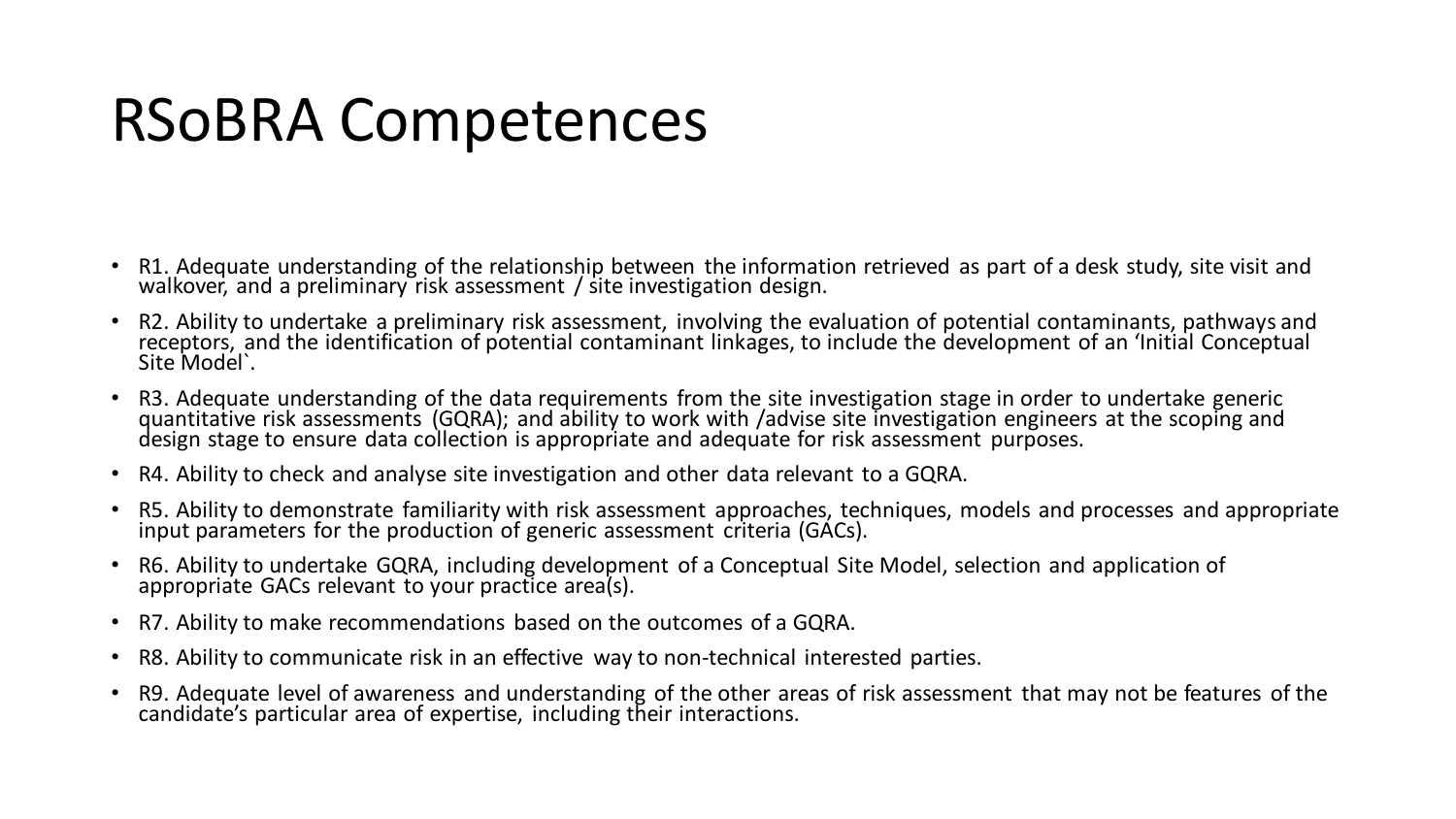#### ASoBRA Competences

- A1. Ability to undertake a detailed quantitative risk assessment (DQRA).
- A2. Adequate understanding of the data requirements from a site investigation in order to undertake a DQRA.
- A3. Ability to derive site-specific assessment criteria (SSACs) or GACs from first principles using peer reviewed literature sources.
- A4. Demonstrate an understanding of the use of *Risk Evaluation* in the risk assessment process to help define assessment limitations and recommendations.
- A5. Ability to select appropriate methods/tools to undertake the DQRA and to understand and describe the limitations and basic assumptions of these.
- A6. Adequate level of awareness of the role and management of uncertainty in risk assessments including demonstrable understanding of the role of sensitivity and uncertainty analysis.
- A7. Adequate level of understanding of the way time impacts risk.
- A8. Adequate level of understanding of the legal, technical, social and environmental contexts of land contamination risk assessment.
- A9. Adequate level of understanding of the legislative regime pertinent to risk assessment within the country of work.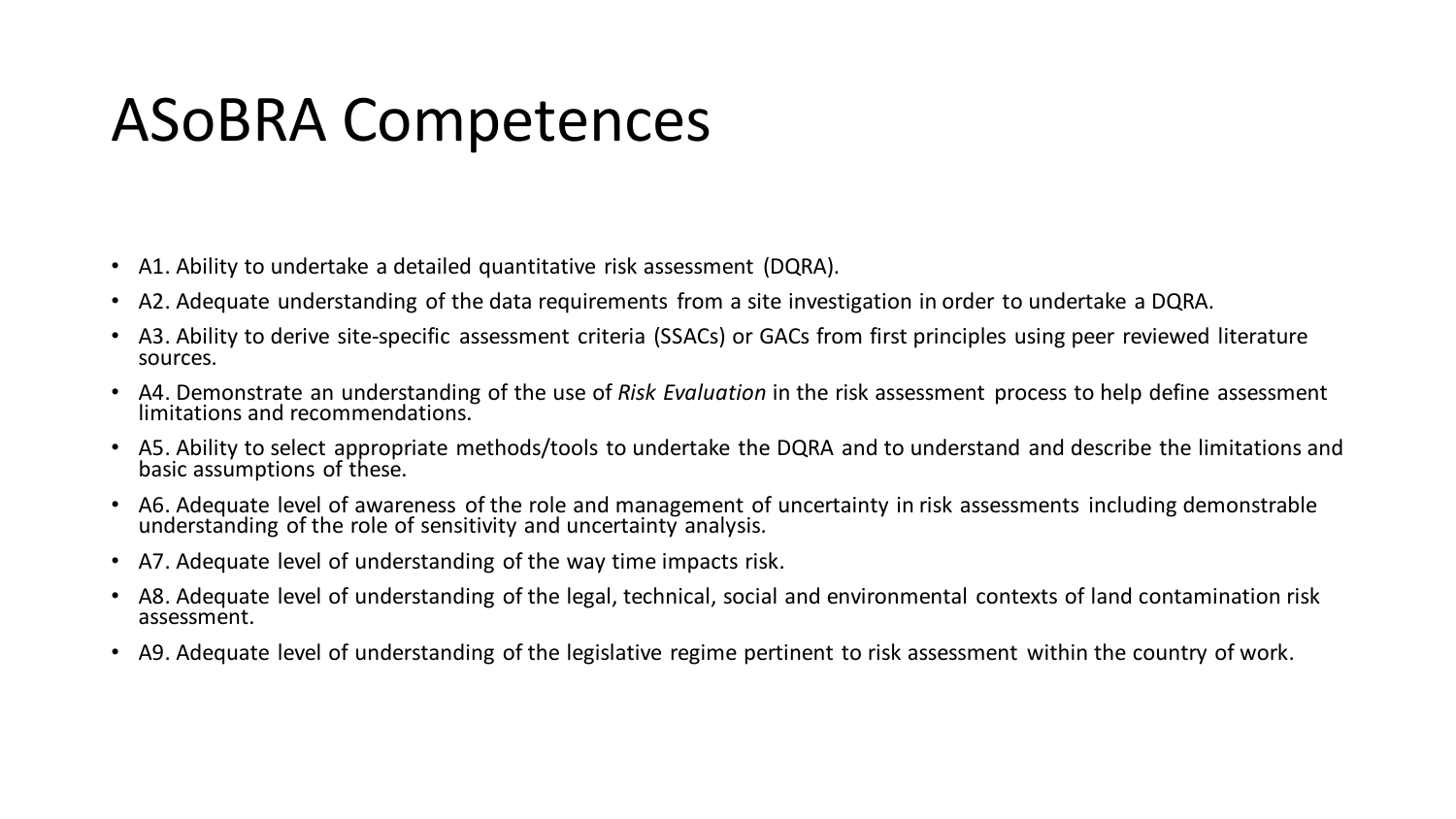### Curriculum Vitae & CPD Record

- Take time to tailor existing CV to emphasise risk assessment
- CV needs to cover:
	- Qualifications from A-level stage onwards;
	- Membership details of professional bodies;
	- Brief description of career development and relevant project experience;
	- Area(s) of expertise and;
	- Summary of any relevant courses/training events
- Assemble all relevant CPD for last 3 years, *with emphasis on risk assessment*
	- Includes independent reading, "on the job" learning, giving/receiving coaching & mentoring, webinars not just formal conferences and training courses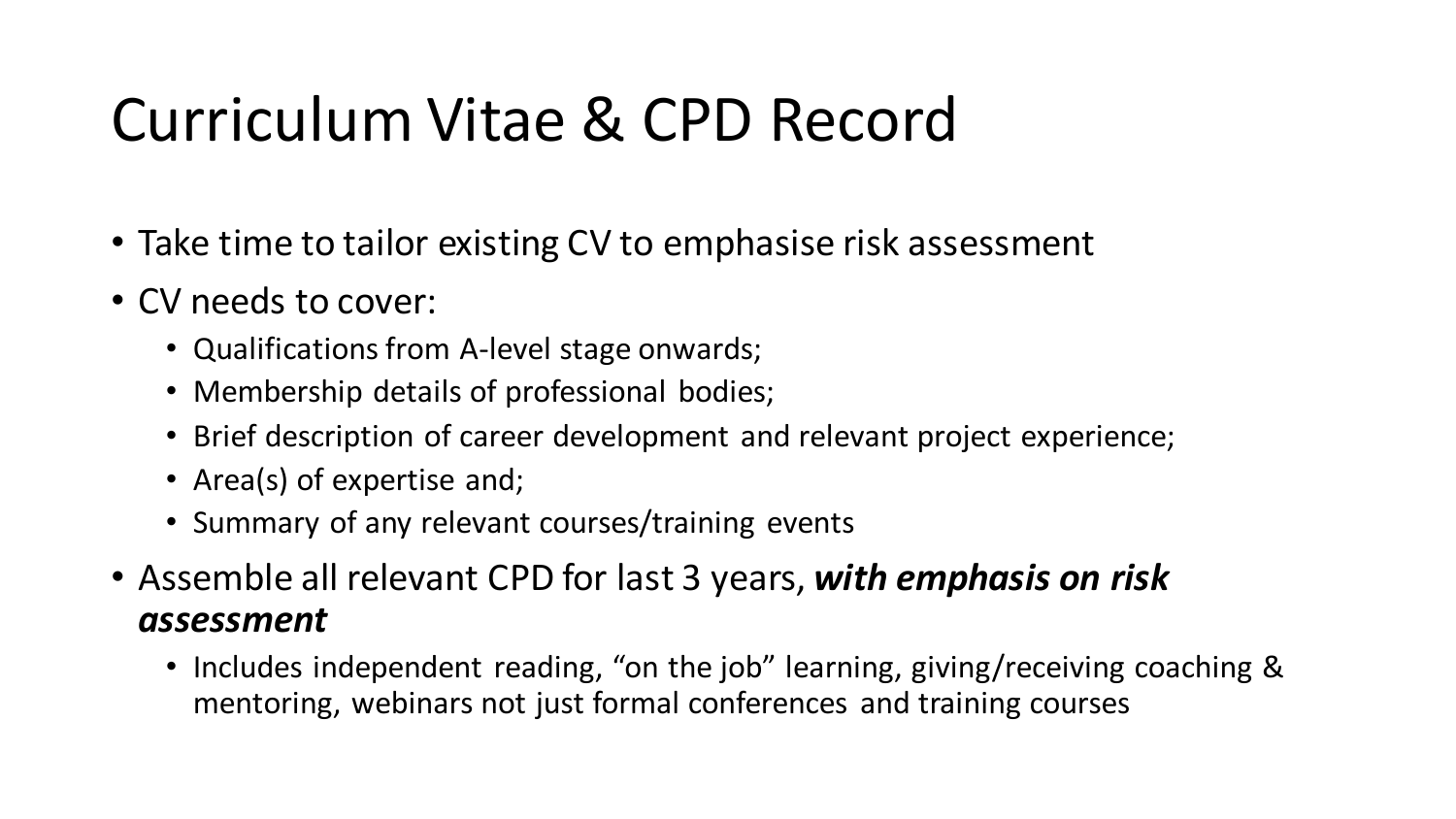### Professional Report

- No more than 2,500 words!
- Intended to show your development as a risk assessor across your career
- Should include relevant project descriptions with clear explanation of your involvement and role (*may include as a reviewer, including in a regulatory capacity*) and **how this relates to the various skills criteria**
- Should reference non-project work which demonstrates relevant risk assessment skills and knowledge
- Must demonstrate competences for each practice area-refer to detailed guidance in Appendix B
- Conciseness and bullet points are your friends!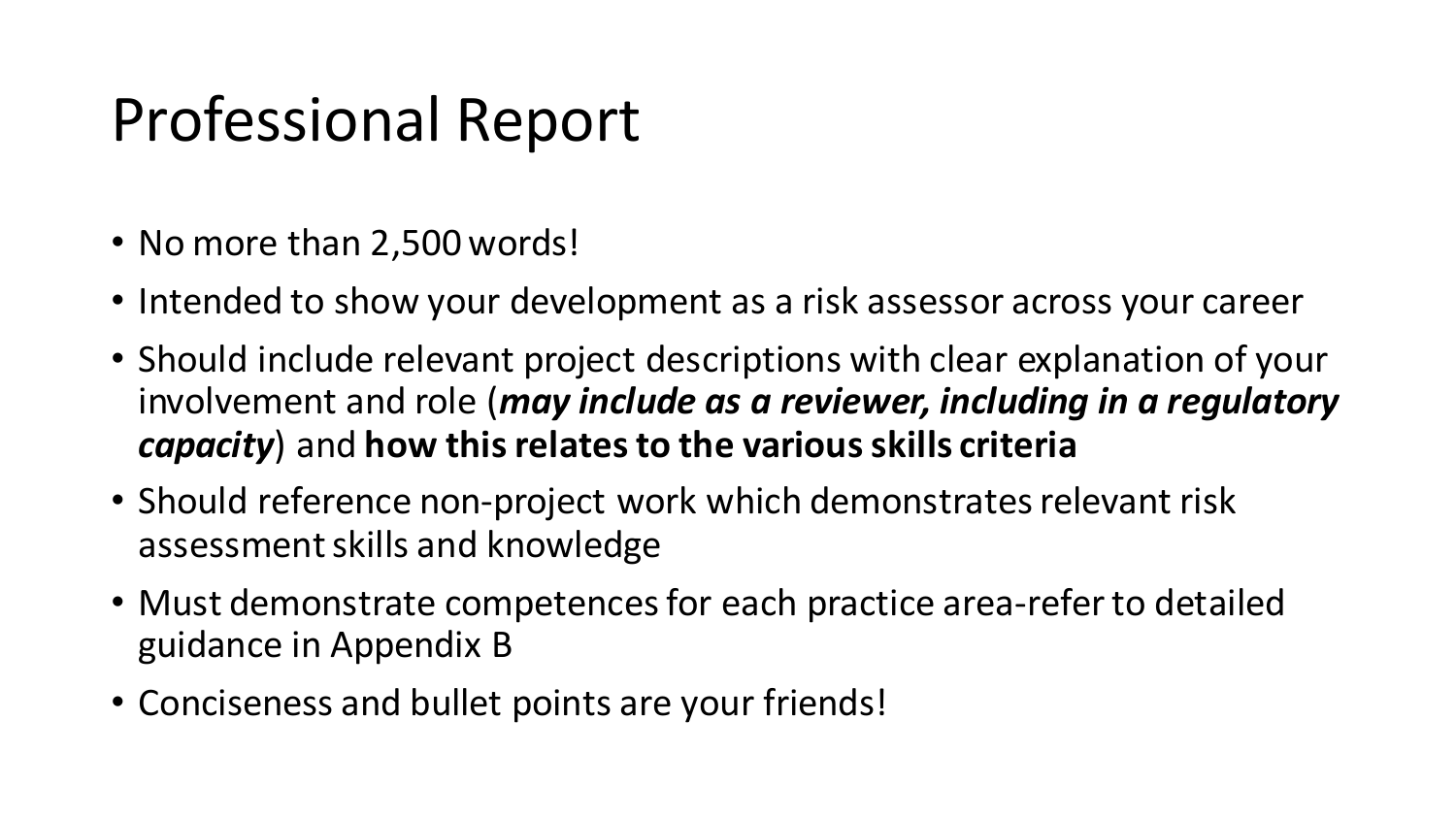#### Referee Statements

- All projects mentioned within Professional Report require sign off by referee with direct experience of your work on project (line manager/ project manager/ client/ regulator) except in exceptional circumstances
- Guidance stipulates referees sign off hard copy of report
	- Print off one version and circulate round referees in real life then scan or;
	- Send to first referee electronically to print off, scan and send back. Repeat; or
	- *As a last resort*, send individual copies of report electronically to referees to scan and send back
- Therefore likely to be several referees (and hence referee statements), not just two!
- Allow time to assemble these-speak to likely referees early in application period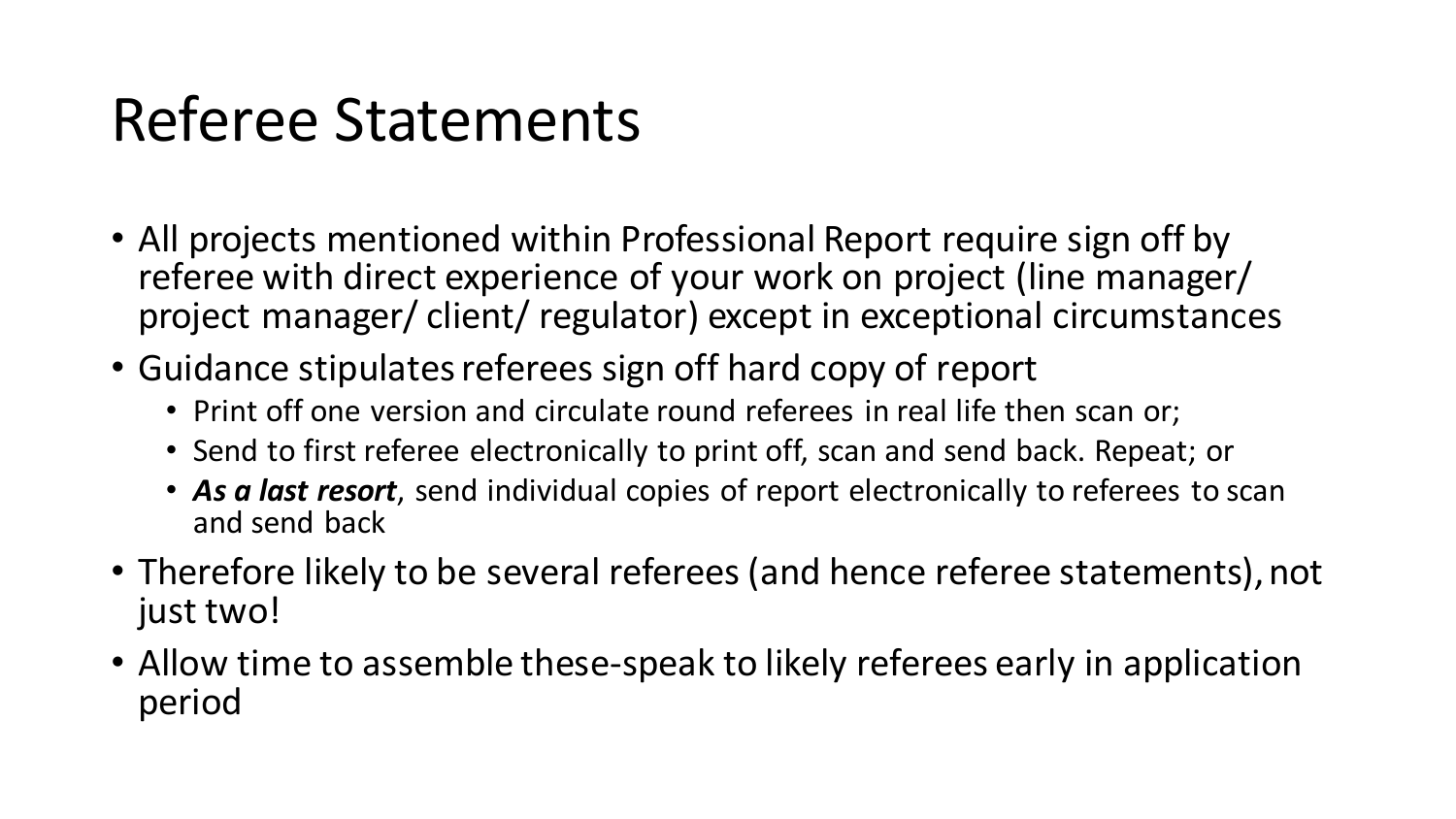### The Interview

- Expect to be asked about any projects in your CV or Professional Report-make sure you refresh yourself about these in advance and have copies to hand;
- It's OK to be nervous!
- Remember-you will NOT get feedback on the day!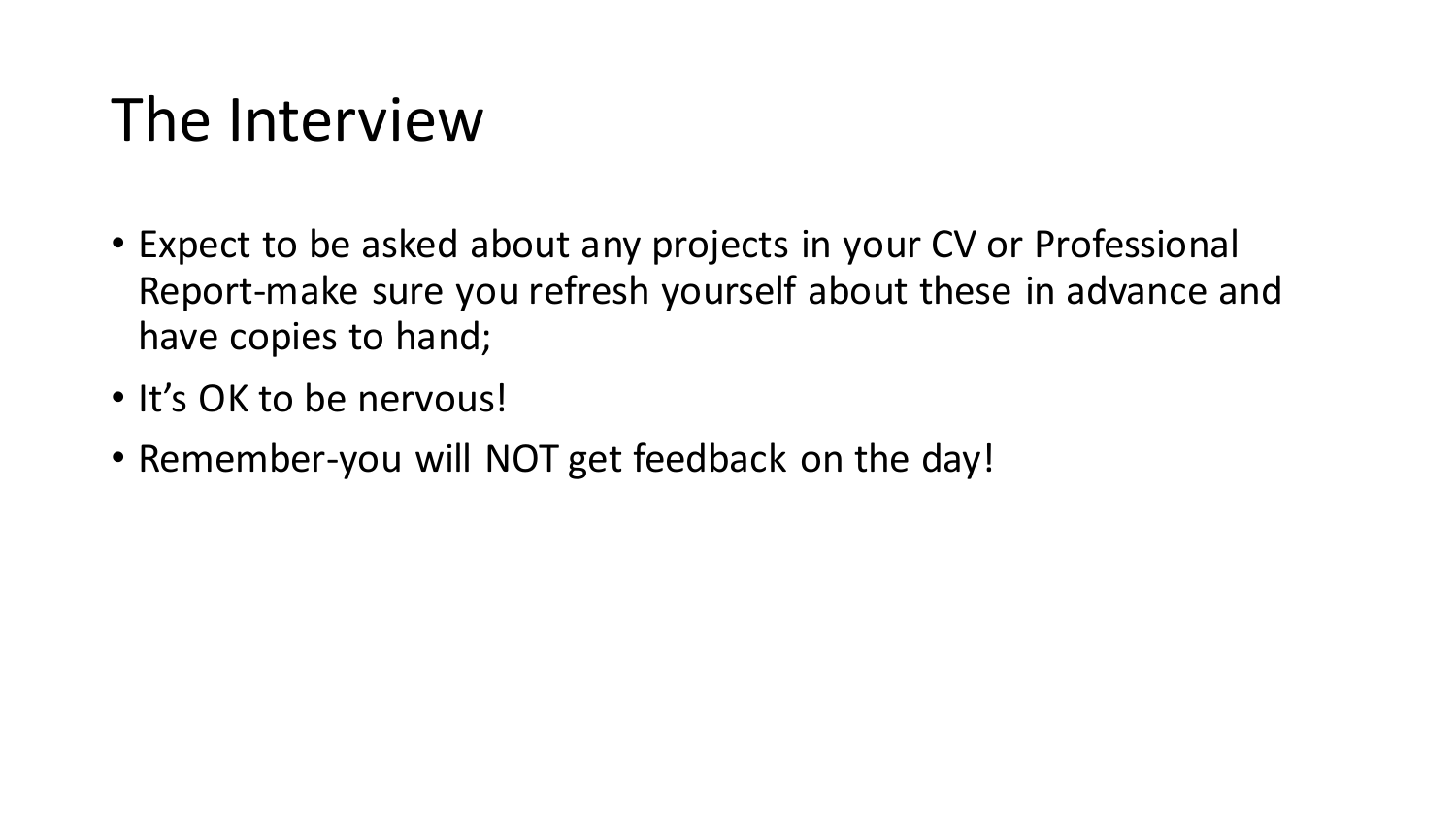#### Scrutineer's Perspective

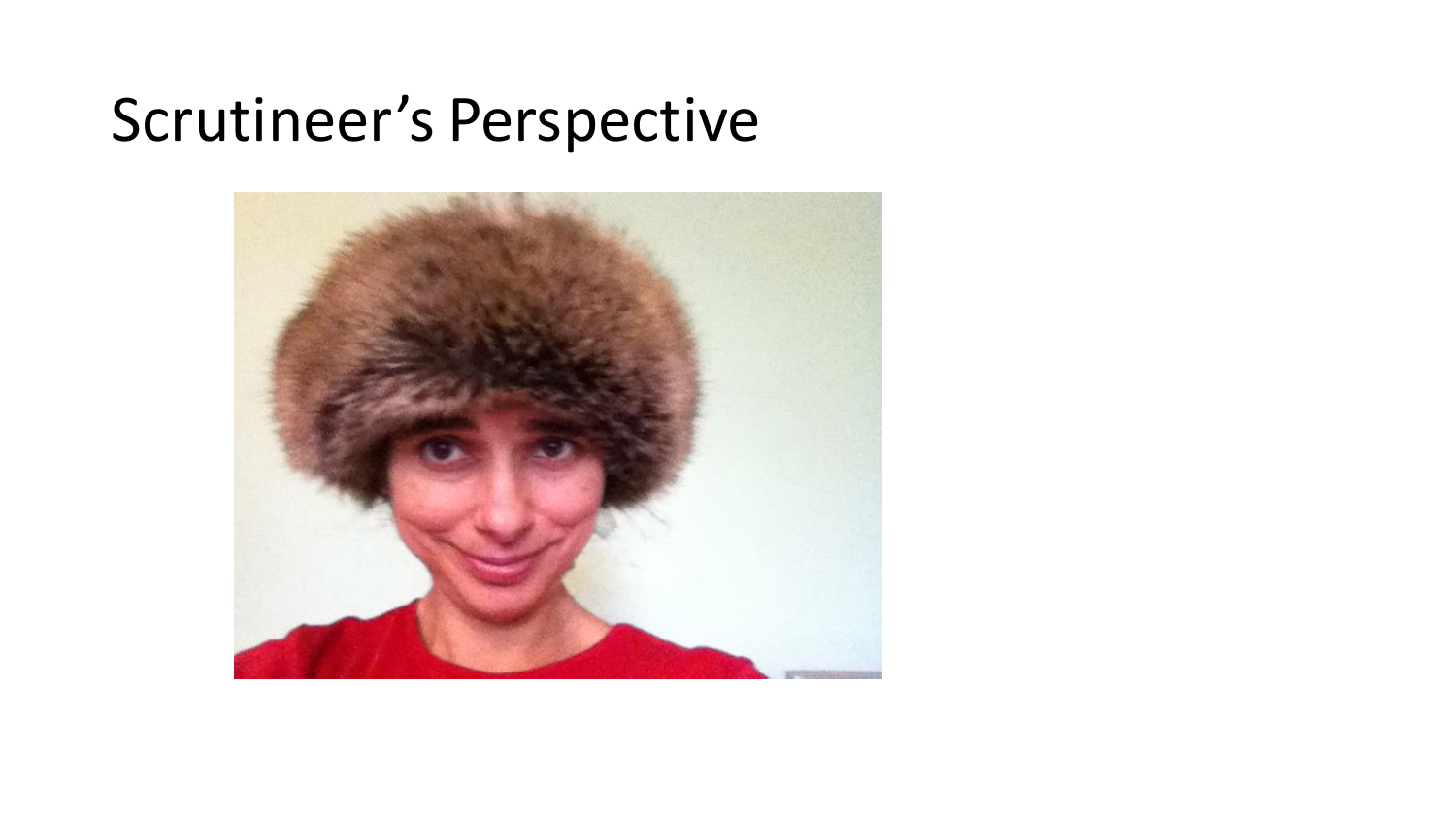#### CV and CPD

- Chronological CV helps clarify career progression
- We do read CPD and look for evidence that applicant is keeping up to date with recent developments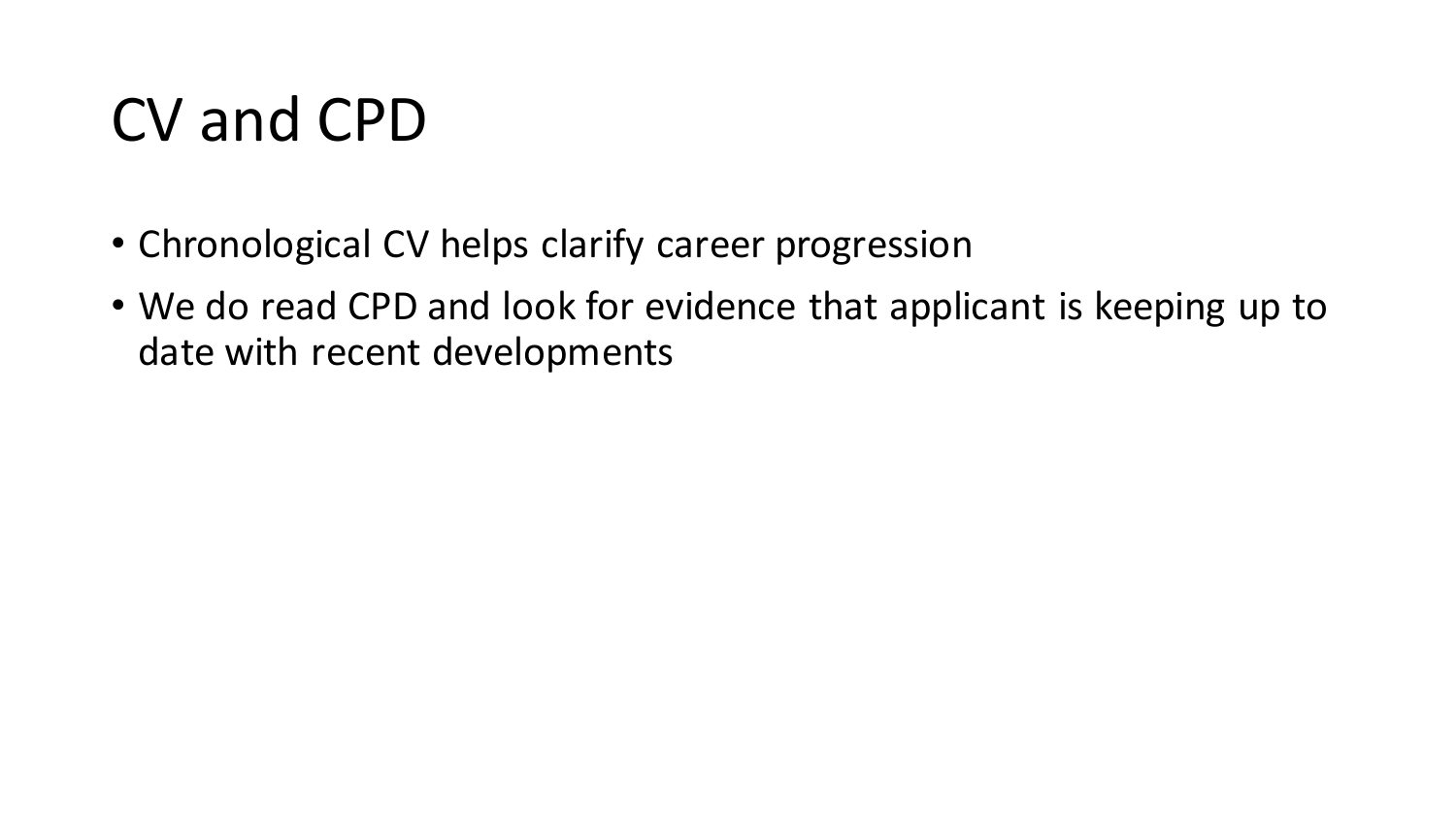### Professional Report

- Make sure it is more than a glorified CV-tell a short story about what **you** actually did for each project so it is clear that competence(s) have been met
- Make sure each competence is covered for each practice area, including "obvious" early "R" competences
- Use detail in Appendix B as a guide
- Make sure it is clear which competences are demonstrated for each project (list in brackets)
- Stick to the word limit!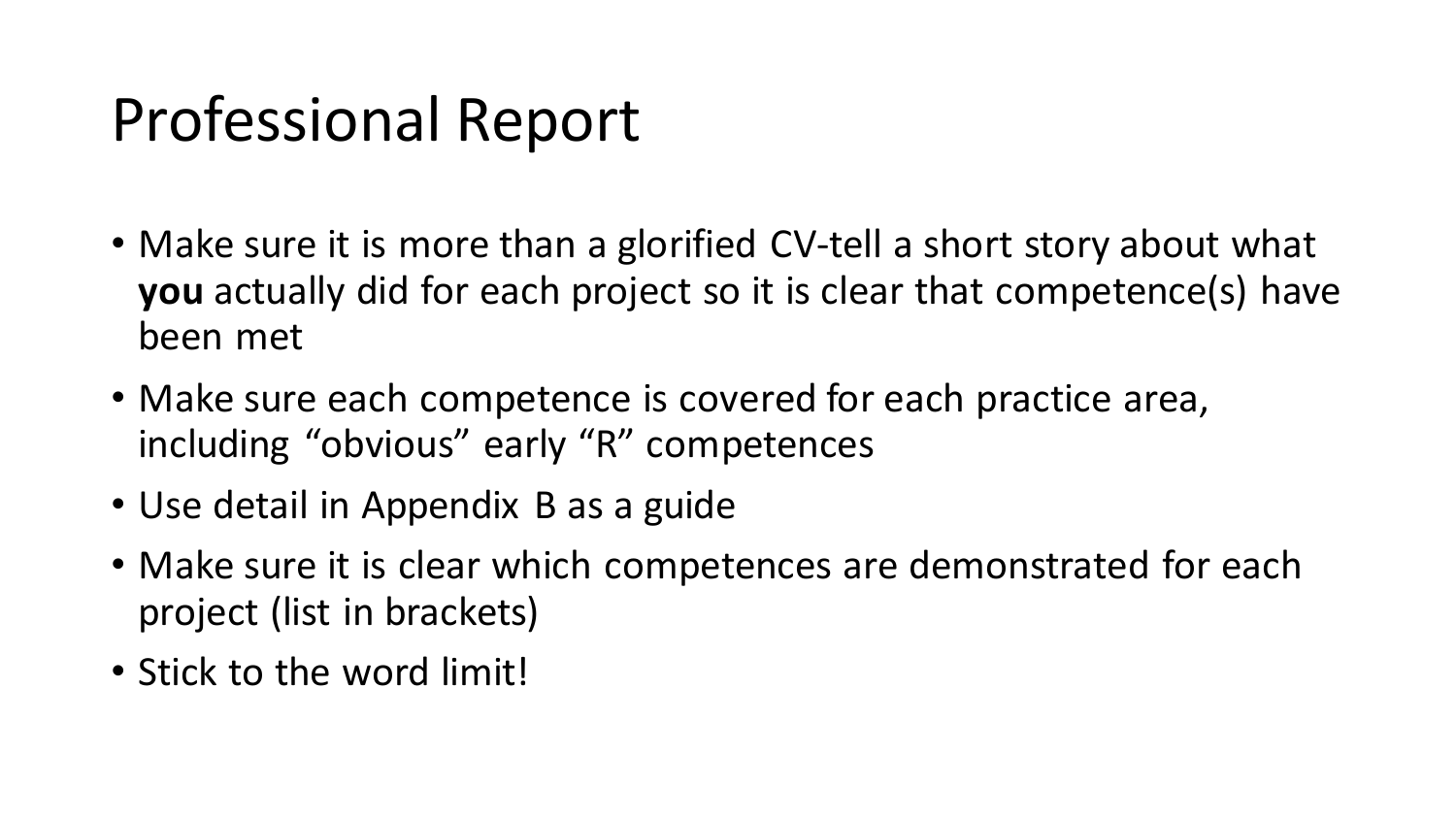#### Interview

- Scrutineers need:
	- To confirm information in candidate application
	- To fill in any gaps in competences within submission
	- To decide for each practice area whether grade applied for is appropriate
	- To obtain evidence to support formal documented decision that candidate is competent for *every* competence for *every* practice area using criteria:
		- Ap = Appreciation, a general understanding
		- K = Knowledge, knowing how it should be done
		- E = Experience, actually performed, usually under supervision
		- $C =$  C competence, able to perform without supervision and able to direct others
- Help them by answering all questions clearly-if you are not sure what they mean, ask!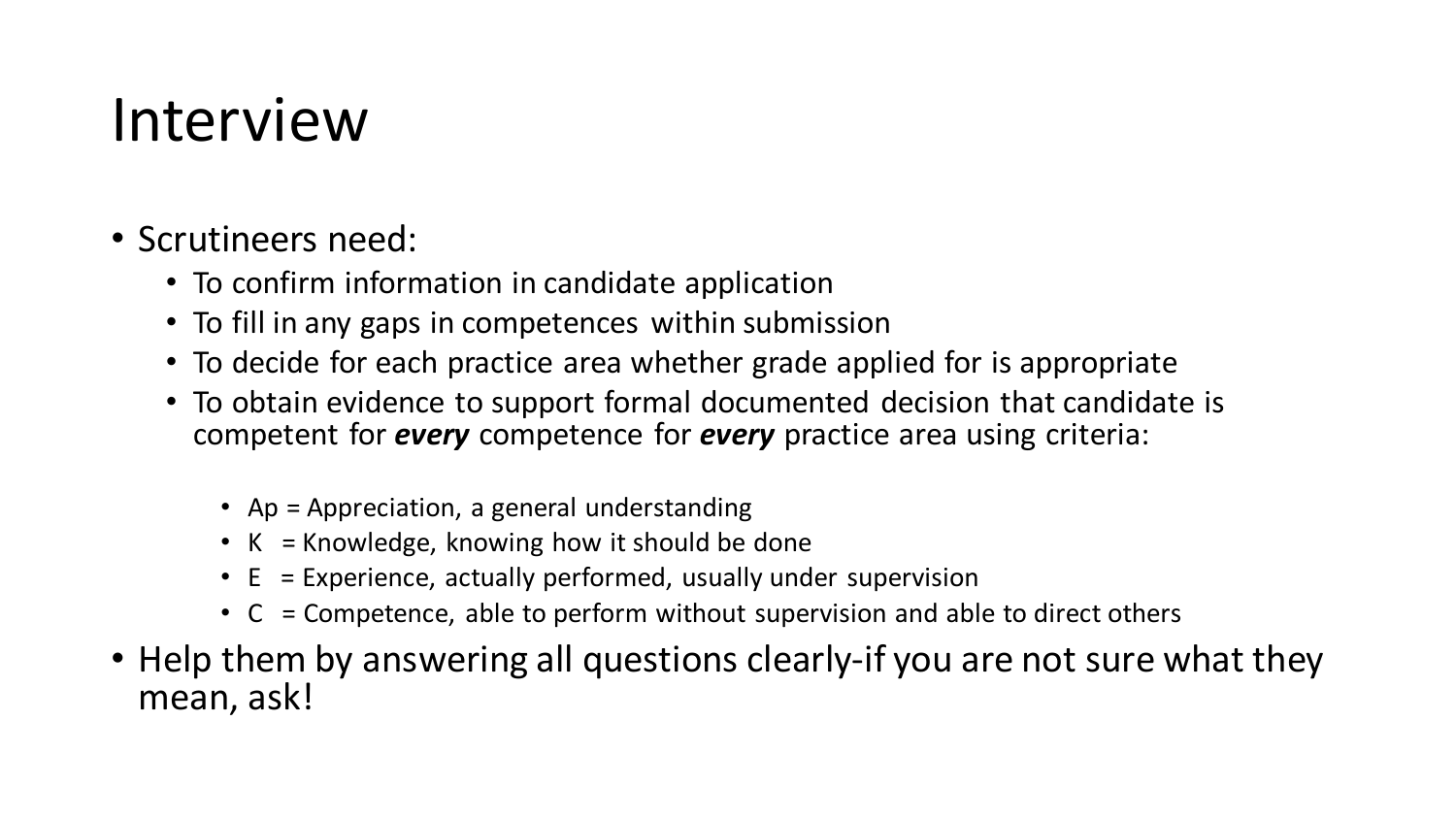## Final thoughts

- Previous application period closed on 31<sup>st</sup> October
- Next application period opens "early in 2017"
- This is a good time to start preparing application, talking to referees and mentors
- Remember to record today's seminar as CPD!
- Good Luck!